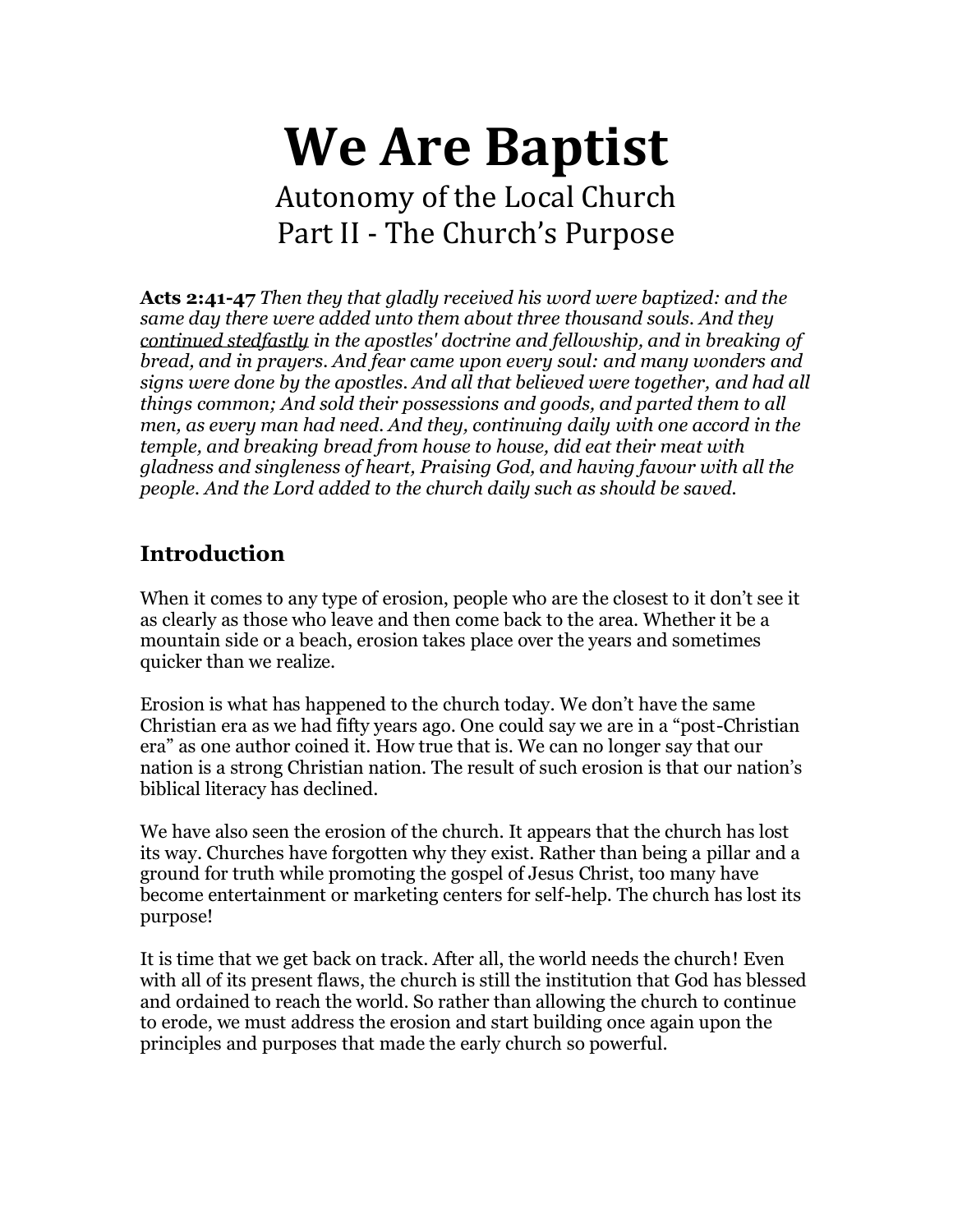- **I. The primary purpose of the church is to worship Jesus Christ by praising His name (glorifying God) and preaching His Gospel.**
	- A. These practices were present in the church not only after Pentecost, but also when Jesus started it. He told us to repent for the Kingdom of Heaven was at hand.
	- B. Two primary purposes
		- 1. **Glorify** God Acts 2:47

**John 12:32** *And I, if I be lifted up from the earth, will draw all men unto me.*

2. Preach the **Gospel** – Acts 2

# **II. The primary purpose is fulfilled through steadfastness – Firm resolve and consistency of purpose.**

**Acts 2:42** *And they continued steadfastly in the apostles' doctrine and fellowship, and in breaking of bread, and in prayers.*

- A. They were consistent in their commitment to God.
	- 1. **Doctrine**
		- They did not avoid learning doctrine!
		- They knew what they believed.
		- They were committed to learning the truth.
		- Doctrine was the core of the church. Today churches are trying to grow and leave out doctrine. They are corrupting the foundation of the church and it will not last.
	- 2. **Fellowship**  common things
		- They spent time with other believers.
		- "Iron sharpeneth iron." When you isolate yourself from other believers you remove a key element of growth – Influence and accountability. Both of these are naturally produced when we fellowship with other believers and make friends.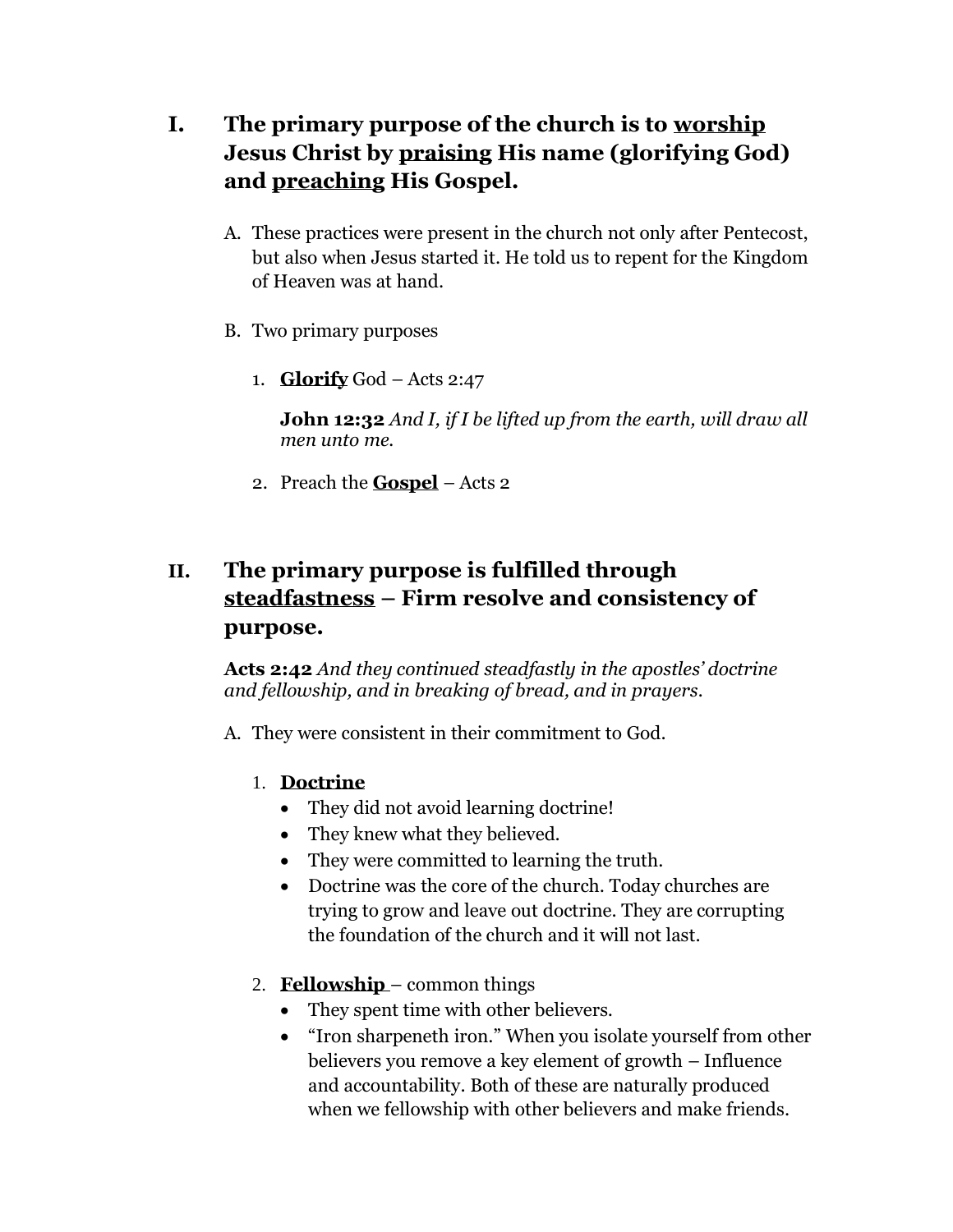• The church is commanded to edify itself. This is done through the fellowship of believers.

**Ephesians 4:14-16** *That we henceforth be no more children, tossed to and fro, and carried about with every wind of doctrine, by the sleight of men, and cunning craftiness, whereby they lie in wait to deceive; But speaking the truth in love, may grow up into him in all things, which is the head, even Christ: From whom the whole body fitly joined together and compacted by that which every joint supplieth, according to the effectual working in the measure of every part, maketh increase of the body unto the edifying of itself in love.*

## 3. **Prayers**

- They prayed a lot
- How much do you pray!
- They were consistent in their prayers
- B. **Commitment** is an eroding commodity in Christianity today

## 1. **Faithfulness**

**1 Corinthians 4:2** *Moreover it is required in stewards, that a man be found faithful.*

## 2. **Loyalty**

**1 John 2:19** *They went out from us, but they were not of us; for if they had been of us, they would no doubt have continued with us: but they went out, that they might be made manifest that they were not all of us.*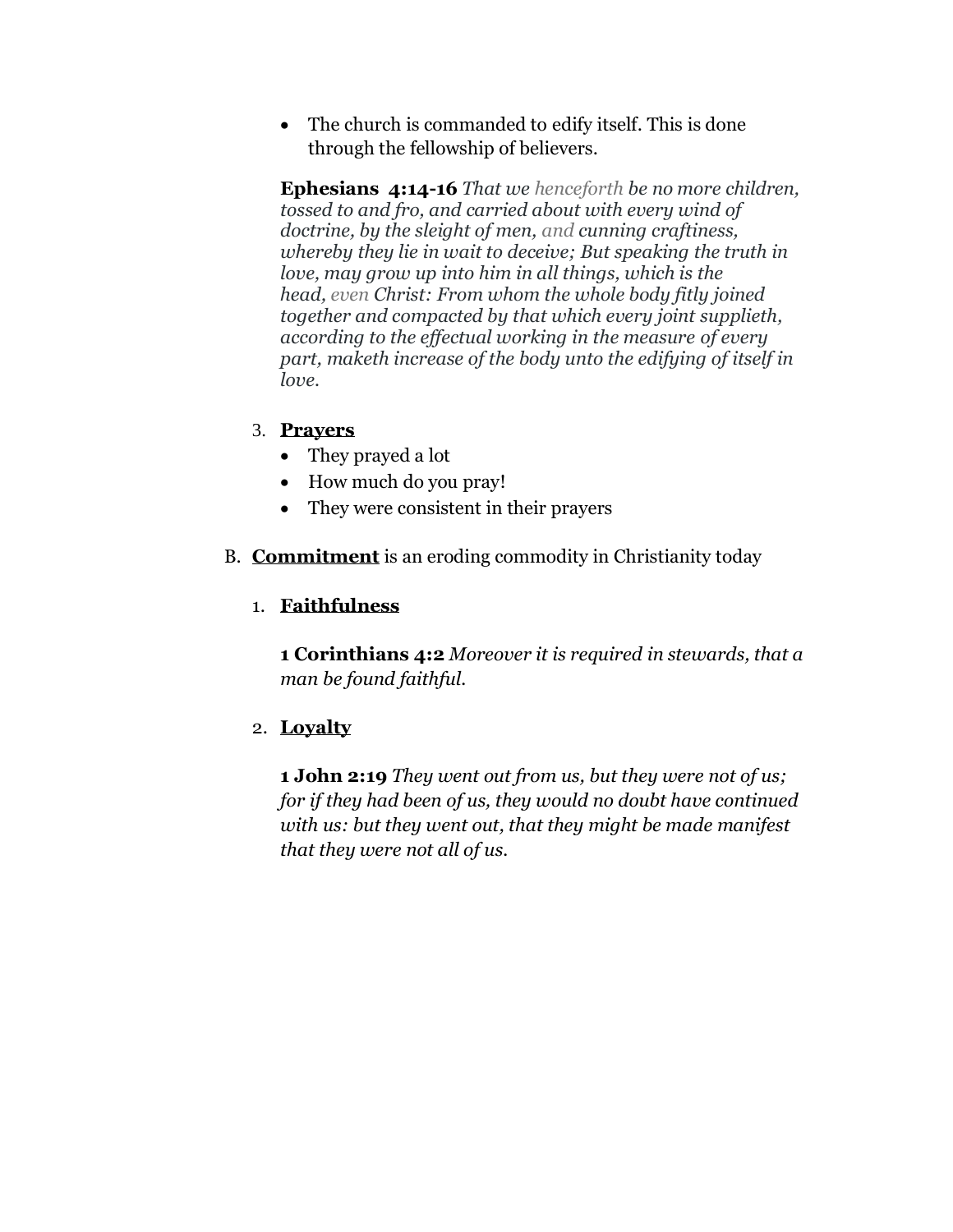## **III. The primary purpose is fulfilled through unity – They were together.**

- A. They were together and had all things common
	- 1. Unity is a **universal principle** of Christianity
	- 2. It is normal and good for churches to be unified.

**Acts 4:32** *And the multitude of them that believed were of one heart and of one soul: neither said any of them that ought of the things which he possessed was his own; but they had all things common.*

**Acts 15:25** *It seemed good unto us, being assembled with one accord, to send chosen men unto you with our beloved Barnabas and Paul,*

**Romans 15:6** *That ye may with one mind and one mouth glorify God, even the Father of our Lord Jesus Christ.*

B. **Division** is a principle of Satan!

**1 Corinthians 12:25** *That there should be no schism in the body; but that the members should have the same care one for another.*

**Romans 16:17** *Now I beseech you, brethren, mark them which cause divisions and offences contrary to the doctrine which ye have learned; and avoid them.*

**2 Thessalonians 3:14-15** *And if any man obey not our word by this epistle, note that man, and have no company with him, that he may be ashamed. Yet count him not as an enemy, but admonish him as a brother.*

- 1. There should be no division in the church!
- 2. When divisions come, they should be dealt with immediately and for the glory of God.
- 3. It is never honorable to split the church! You will never find God happy with us dividing a church body.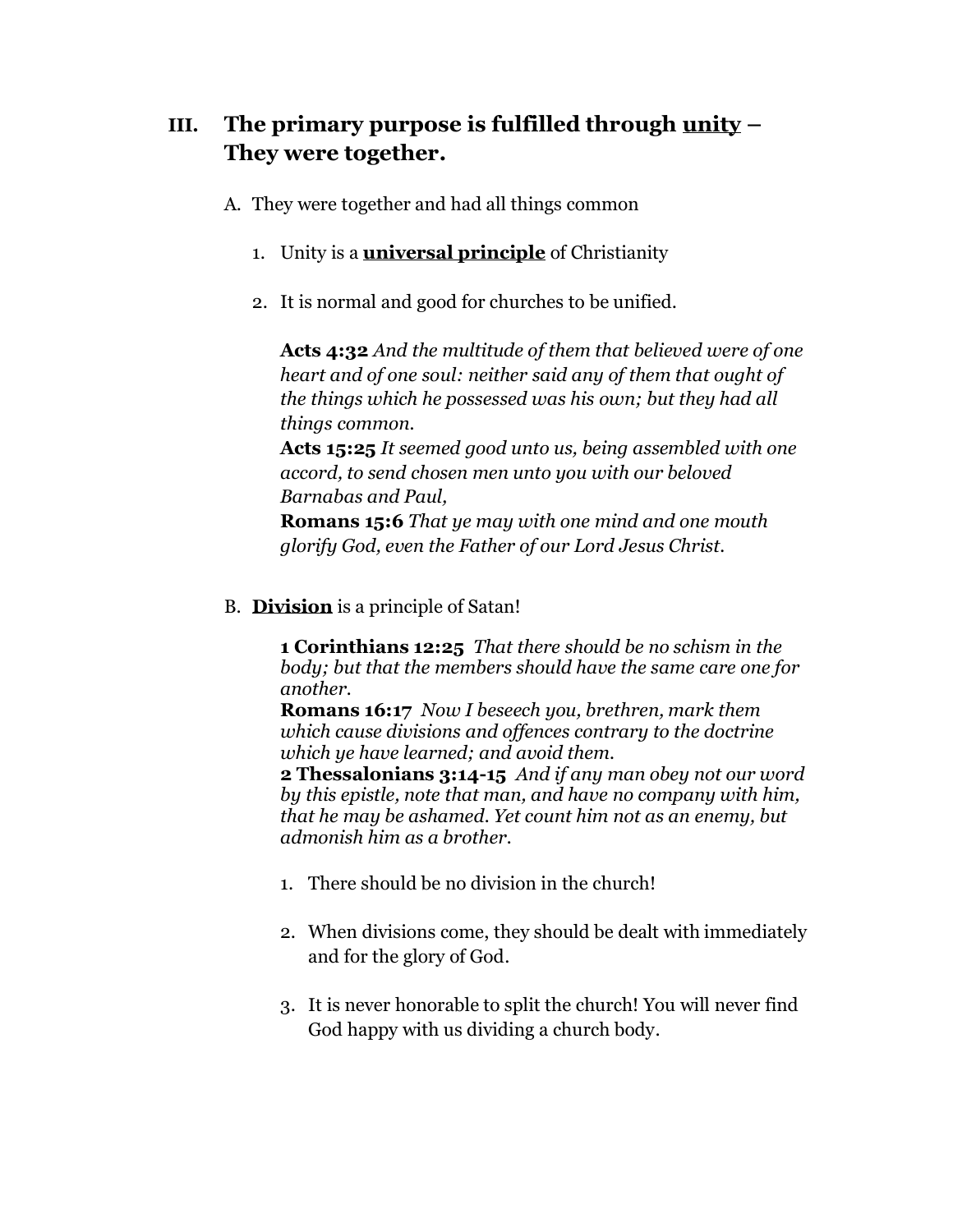**Ecclesiastes 4:9-12** *Two are better than one; because they have a good reward for their labour. For if they fall, the one will lift up his fellow: but woe to him that is alone when he falleth; for he hath not another to help him up. Again, if two lie together, then they have heat: but how can one be warm alone? And if one prevail against him, two shall withstand him; and a threefold cord is not quickly broken.*

- C. Unity is an **eroding** commodity in the church today. Self-interest seems to have replaced community and unity. That is not how the church was built.
	- 1. It is not what you can get out of it, but what you can contribute!
	- 2. It is about teamwork!

## **IV. The primary purpose is fulfilled through gladness – contagious Christianity.**

**Acts 2:46** *And they, continuing daily with one accord in the temple, and breaking bread from house to house, did eat their meat with gladness and singleness of heart,*

- A. Notice that the people were **glad**!
	- 1. Christians should be the **happiest people** on the planet!
		- It was not because of entertainment they preached for hours
		- It was not because of drugs or alcohol they were filled with the Spirit of God.

**Ephesians 5:18** *And be not drunk with wine, wherein is excess; but be filled with the Spirit;*

- 2. We need contagious joy back in the church!
- B. The elements of gladness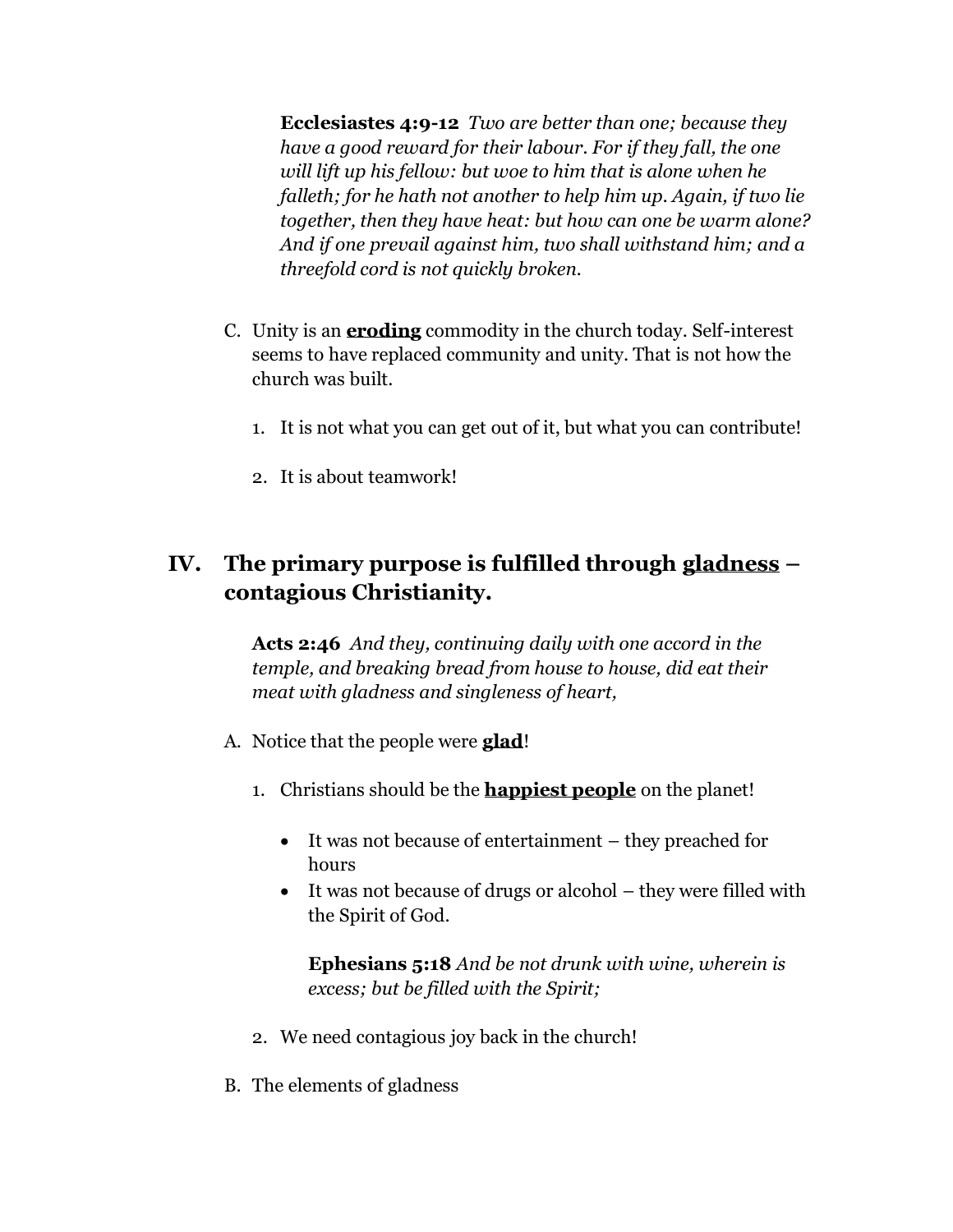- 1. **Unity of purpose** singleness of heart
- 2. **Love** for God and each other
- 3. **Together**  we were made to be around other people!

## **V. The primary purpose is fulfilled through growth – same day was added new believers**

**Acts 2:47** *Praising God, and having favour with all the people. And the Lord added to the church daily such as should be saved.*

- A. The early church grew!
- B. Two areas of growth
	- 1. **Numerically**
	- 2. **Spiritually**
- C. Elements of growth included several areas.

## 1. **Sharing their faith**

- We need to get better at sharing our faith from house to house!
- If we do not speak up, they will not know.
- This week pass out one tract to someone and invite them to church!
- 2. Sent **Missionaries** out (Paul, Barnabas, Silas, John Mark, Luke, Timothy)

## 3. The **church was alive**!

- People want to be around life!
- Miracles and baptisms, and many salvations were taking place and that produces a contagious spirit that attracted people!